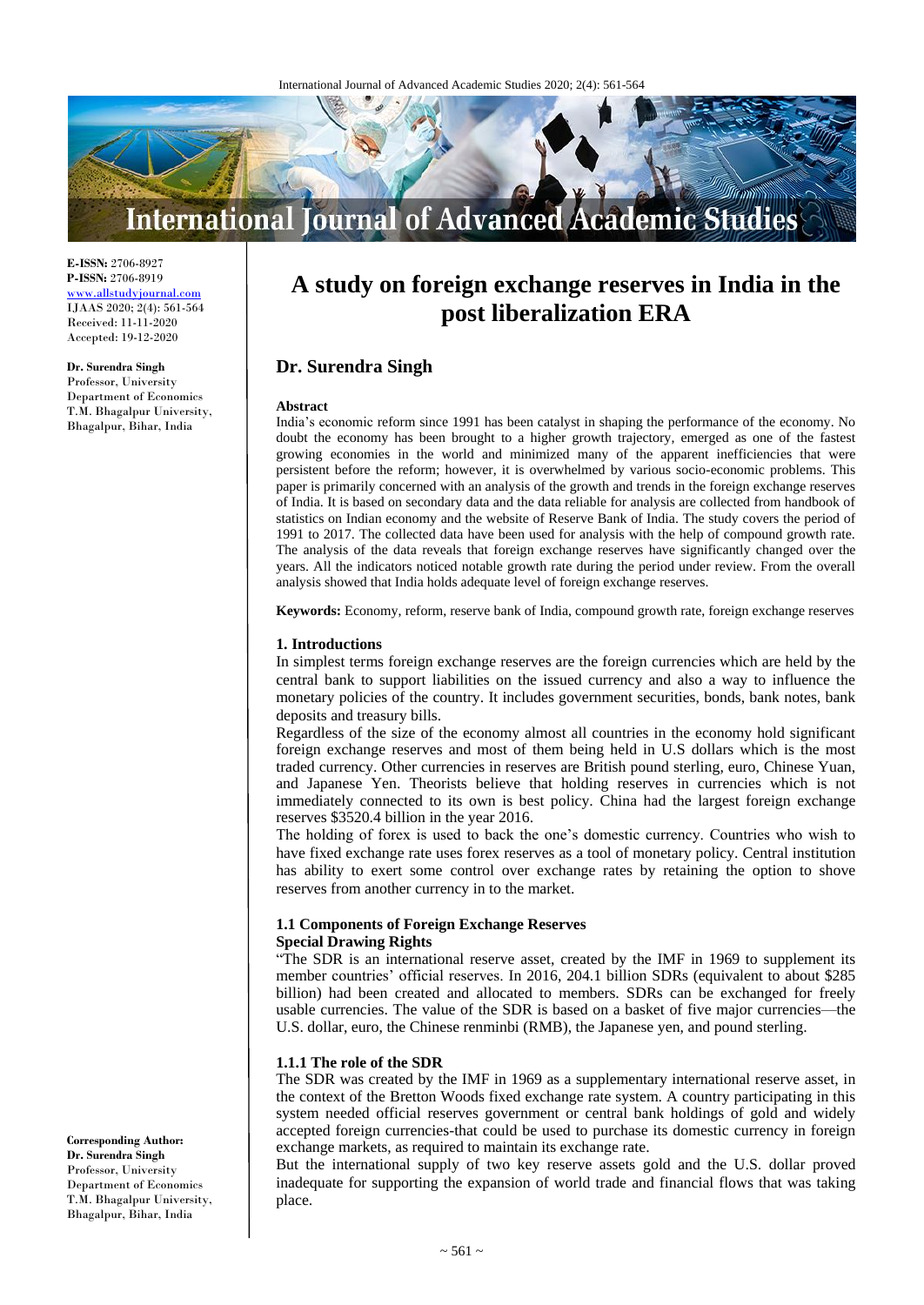Therefore, the international community decided to create a new international reserve asset under the auspices of the IMF.

#### **1.2 Significance of the Study**

Foreign Exchange Reserves accumulation has gained significance both for the welfare of the nation internally and internationally. The study has its implications beneficial to policymakers, various officials of government, investors both from domestic and abroad as well as Non-resident Indians, academicians and future researchers. The study possesses academic relevance in new theoretical and practical knowledge undoubtedly. In this light of its importance, an attempt on foreign exchange reserves has been undertaken with the specific objectives

### **2. Gold Reserves**

Gold played a central role in the international monetary system until the collapse of the Bretton Woods system of fixed exchange rates in 1973. Since then, its role has diminished. But it remains an important asset in the reserve holdings of several countries, and the IMF is still one of the world's largest official holders of gold. In line with the new income model for the Fund agreed in April 2008, profits from limited gold sales were used to establish an endowment, and used to boost the IMF's concessional lending capacity to eligible low-income countries (LICs).

The IMF holds around 90.5 million ounces (2,814.1 metric tons) of gold at designated depositories. On the basis of historical cost, the IMF's total gold holdings are valued at SDR 3.2 billion (about \$4.5 billion), but at current market prices, their value is about SDR 80.1 billion (about \$112.7 billion). When the IMF was founded in 1944 it was decided that 25 percent of initial quota subscriptions and subsequent quota increases were to be paid in gold. This represents the largest source of the IMF's gold.

# **3. Importance of Foreign Exchange Reserves**

Foreign exchange reserves increase the confidence in the monetary policies as well as exchange rate policies of the government. The capacity of the central bank to intervene in foreign exchange market and to control any adverse movement is enhanced. Also, the capacity to stabilize the forex rates to provide more favorable economic environment for the country is also enhanced.

During the crises forex reserves come to the rescue of any country and absorb the distress or shocks. Domestic currency gets backed by external assets and is good for equity market since the forex reserves are strong then people from different countries wants to invest in the country.

## **4. Objective of the study**

- To understand the theoretical framework of forex reserves and their significance in the economic development.
- To statistically analyze the trends in the Forex Reserves of India.

### **5. Research Methodology**

Data for the study is collected from Secondary sources. The study is based on published sources of data collected from journals, magazines, websites like i.e. www.rbi.org.in. Central Statistical Organization (CSO), Handbook of Statistics on the Indian economy were used. The data for this study was collected from the time period 2001 to 2015.

## **6. Results and Discussions**

The regression statistics, for the growth of different policy periods, explains significant or insignificant levels of different growth rates of foreign exchange reserves in India for different policy periods.

|                  | Coefficients  | <b>Standard Error</b> | t Stat         | P-value     |
|------------------|---------------|-----------------------|----------------|-------------|
| Intercept        | 8.303286254   | 0.12261127            | 67.72041619    | 4.02803E-24 |
| Time             | 0.364631521   | 0.044771306           | 8.144312876    | 1.2838E-07  |
| D <sub>2</sub>   | 1.183317379   | 0.198427604           | 5.963471579    | 9.70401E-06 |
| D <sub>2</sub> T | $-0.26161416$ | 0.048604638           | -5.382493634   | 3.40786E-05 |
| D <sub>3</sub>   | $-0.32559312$ | 0.370290805           | $-0.879290332$ | 0.390229351 |
| D3T              | $-0.11292595$ | 0.050765889           | $-2.224445528$ | 0.038435206 |
| D <sub>4</sub>   | 3.642281105   | 0.278453833           | 13.08037699    | 5.96154E-11 |
| D <sub>4</sub> T | $-0.33373646$ | 0.046108056           | $-7.238137726$ | 7.16777E-07 |

**Table 1:** Regression Statistics of Foreign exchange reserves in India

**Source:** RBI Handbook

The findings of the study clearly indicates that during the period of liberalization, the initial level of foreign exchange reserves of India was positive and it grew at 43.99%, which is statistically significant also, as P-value is less than 0.05

(5%). During the period of globalization, the level of foreign exchange reserves increased in comparison to liberalization, but the growth rate decreased drastically from 43.99% to 10.85%.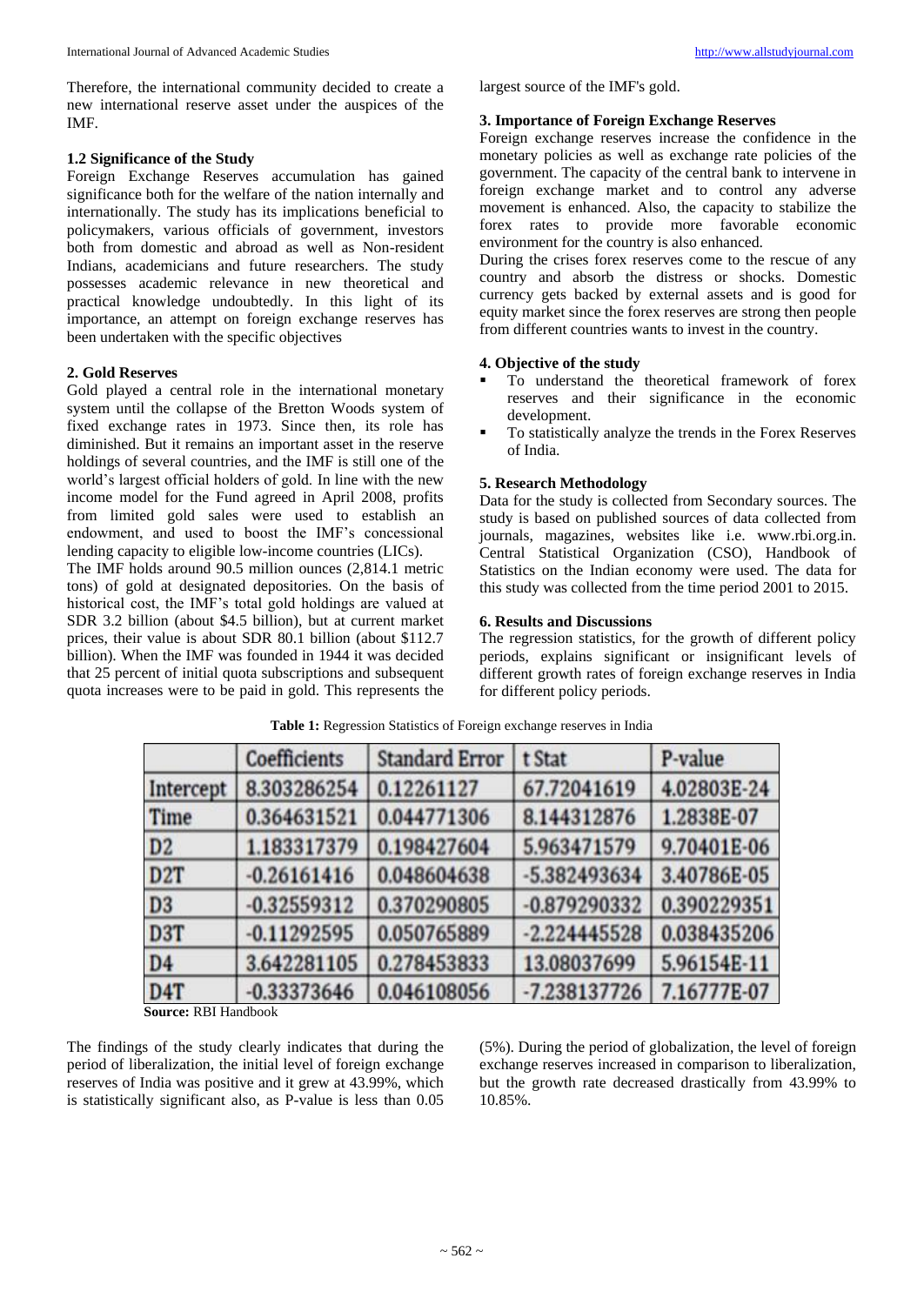| <b>Policy Period</b>    | Intercept   | ACGR (%)                            | About Growth Rate |  |
|-------------------------|-------------|-------------------------------------|-------------------|--|
| Liberalization          | 8.303286254 | 43.99833074                         | Significant       |  |
| Globalization           | 9.486603633 | $10.85106592$ Significant           |                   |  |
| World recovery          | 8.303286254 | 28.62172766   Significant           |                   |  |
| Global Financial Crises |             | 11.94556736 3.137726701 Significant |                   |  |

**Table 2:** Growth rate of Foreign exchange reserves for different policy periods

**Source:** RBI Handbook

This is a situation of "euphoria". Both the level of foreign exchange reserves and the growth rate are statistically significant. This means that globalization had a significant impact on the foreign exchange reserves of India. As far as the period of world recovery is concerned, it is observed that the level of foreign exchange reserves has not changed as compared to liberalization, as the value of D3 is not statistically significant. But the growth rate has decreased to 28.62% as compared to liberalization, which is statistically significant also. This implies that world recovery period had a significant impact on the growth rate of foreign exchange

reserves in India. The period of global financial crises witnessed large amount of increase in the level of foreign exchange reserves in India in comparison to liberalization (intercept D4) and it is statistically significant also, but the growth rate has decreased drastically as compared to liberalization. This was mainly due to the outward flow of funds from India. India was less affected from the crises, as compared to other countries, due to increased level of foreign exchange reserves during the period of crises as compared to liberalization.

| Year (End of March) | Gold | <b>RTP</b> | <b>SDR</b> | Foreign Currency<br>Assets | Total |
|---------------------|------|------------|------------|----------------------------|-------|
| 2001                | 127  | 29         | 0.11       | 1845                       | 2001  |
| 2002                | 149  | 30         | 0.5        | 2491                       | 2670  |
| 2003                | 168  | 32         | 0.19       | 3415                       | 3615  |
| 2004                | 182  | 57         | 0.1        | 4662                       | 4901  |
| 2005                | 197  | 63         | 0.2        | 5931                       | 6191  |
| 2006                | 257  | 34         | 0.12       | 6473                       | 6764  |
| 2007                | 296  | 20         | 0.08       | 8366                       | 8682  |
| 2008                | 401  | 17         | 0.74       | 11960                      | 12380 |
| 2009                | 488  | 50         | 0.06       | 12301                      | 12839 |
| 2010                | 812  | 62         | 226        | 11497                      | 12597 |
| 2011                | 1026 | 132        | 204        | 12249                      | 13610 |
| 2012                | 1383 | 145        | 229        | 13305                      | 15061 |
| 2013                | 1397 | 125        | 235        | 14126                      | 15884 |
| 2014                | 1296 | 110        | 268        | 16609                      | 18284 |
| 2015                | 1192 | 81         | 249        | 19855                      | 21376 |

**Table 3:** Foreign Reserves in India Between 2001 to 2015

**Source:** RBI Handbook



**Source:** RBI Report

**Fig 1:** Growth Curve of Foreign exchange reserves

The growth curve clearly indicates that during the entire period of study (1991-2017), there was significant growth in the value of foreign exchange reserves in India. The figure 6.1 basically shows the upward trend in the differential growth of foreign exchange reserves between liberalization

and other policy periods. During liberalization, there was growth in the value of foreign exchange reserves. As far as the globalization period is concerned, there was again significant growth in the value of foreign exchange reserves. This was mainly due to increasing FDI inflows into India.